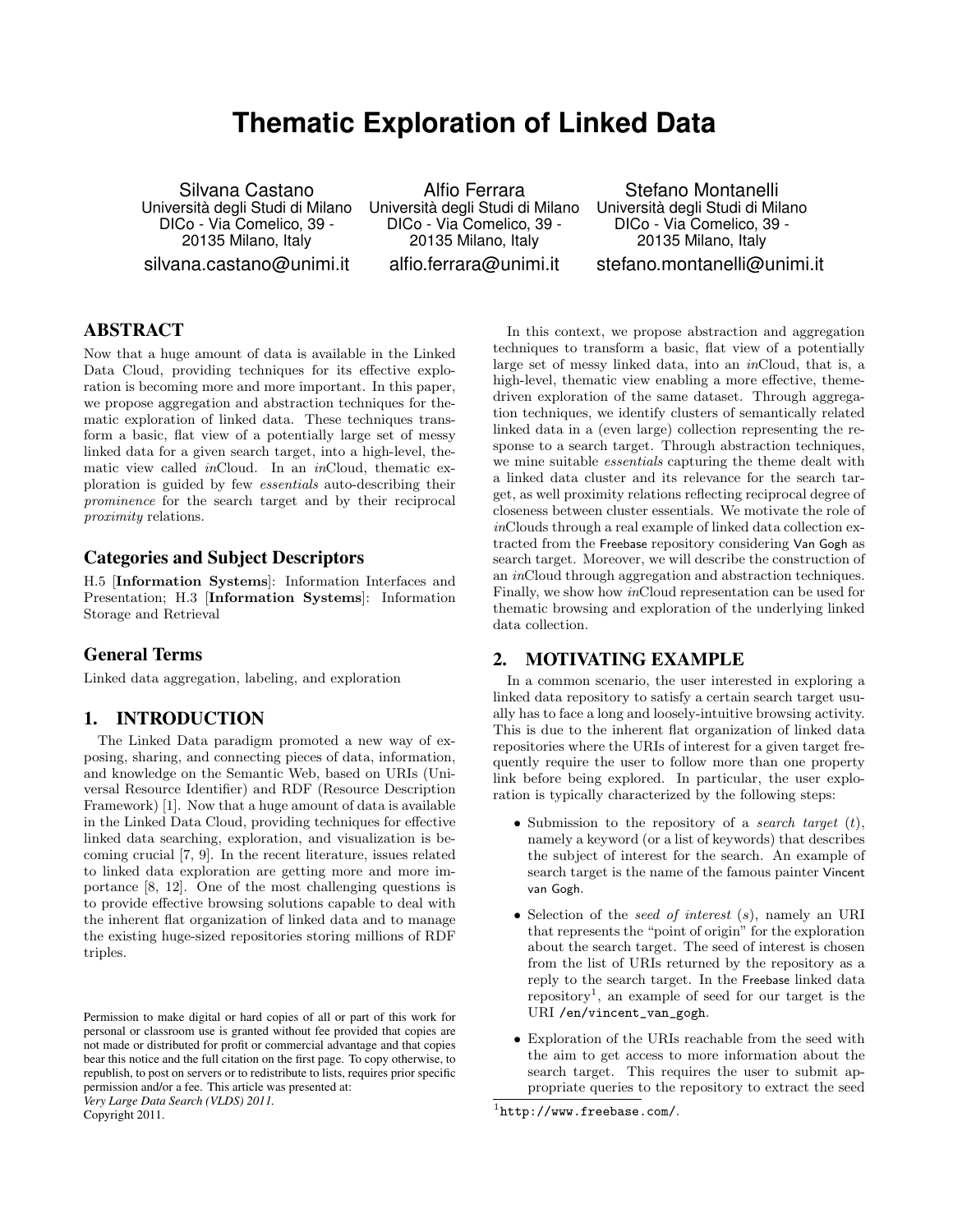properties and the URIs directly linked to s through these properties. An example of MQL query for the Freebase repository to extract the artworks directly connected to the seed  $s = \sqrt{\text{en}/\text{vincent\_van\_gogh}}$  through the property /visual\_art/visual\_artist/artworks is [{ "id": "/en/vincent van gogh", "type": "/visual art/visual\_artist", "/visual\_art/visual\_artist/artworks": {}}].

The exploration step can be recursively applied to the visited URIs to progressively discover further URIs at higher distance from the seed according to the user choices and interests.

Due to the huge number of linked data that is usually concerned with a search target, a lot of exploration steps are required to build a (more or less) comprehensive picture of the available information about the target. As an example, in Figure 1, we show the set of linked data extracted from Freebase for the target Vincent van Gogh. In this example, we



#### Figure 1: A graph of linked data extracted from the Freebase repository about the search target Vincent van Gogh

considered the seed  $s = \sqrt{\text{en}/\text{vincent\_van\_gogh}}$ , we explored the complete set of directly linked URIs and some selected URIs at distance  $d = 2$  from s. As it is clear from this simple example, exploring such a flat and huge collection of data is cumbersome. First, because the representation is flat and it is impossible to immediately understand whether some URIs are more important than others. Moreover, possible sets of URIs addressing the same/similar argument about the target are not highlighted nor grouped.

The solution we propose is based on aggregation and abstraction techniques to transform a basic, flat view of linked data like the one in Figure 1, into an inCloud providing a high-level, thematic view of the same data. *in*Clouds are conceived to be coupled with the conventional query interfaces of the existing Linked Data repositories, in that they can be built on top of an extracted dataset to provide a more effective presentation of the result.

An example of inCloud for the seed  $s = \text{/en/vincent}$ .

van\_gogh is shown in Figure 2. In an inCloud

- a circle-box represents a *a cluster*, namely a group of linked data focused on a specific argument/topic related to the considered seed (e.g., the set of artists that influenced or have been influenced by van Gogh (cluster  $Cl_3$ ) or the set of van Gogh artworks about sunflowers (Cluster  $Cl<sub>4</sub>$ );
- a square-box represents an *essential*, namely a concise and convenient summary of the content of a cluster at a glance (e.g., Topic Artwork, Sunflower used to summarize the content of Cluster  $Cl<sub>4</sub>$ ). Clusters in an inCloud are also characterized by a prominence value denoting its level of importance for the target in the framework of the overall inCloud. Prominence values determine the size of the cluster circles, thus the most prominent cluster in the *in*Cloud of Figure 2 is Cluster  $Cl<sub>1</sub>$ ;
- an arrow represents a proximity relation between clusters/essentials, namely a closeness relationship between the themes/topics their represent. The arrow thickness denotes the degree of proximity between the two clusters/essentials connected by the arrow.

Aggregation techniques are first employed to enforce a "thematic" clustering of the initial set of linked data, as described in Section 3. Abstraction techniques are then applied to synthesize an inCloud over the thematic clusters, as described in Section 4.

## 3. LINKED DATA AGGREGATION

The goal of aggregation techniques is to transform an initial set of linked data into a number of thematic clusters. The starting point is a RDF graph  $\mathcal{G}_s$  containing the linked data about a certain seed s of interest automatically extracted from a Linked Data repository  $\mathcal{R}$ . Appropriate extraction queries are defined to this end according to the language (e.g., SPARQL, MQL) supported by the repository R. These queries generally enforce the following extraction/filtering operations:

- Extraction of properties and corresponding values within a distance  $\leq d$  from the seed s. We consider that an URI in the repository  $\mathcal R$  is concerned with the seed s if there is a property path of length  $\leq d$  between the URI and s. The distance d can be dynamically changed and it has an impact on the number of extracted linked data and thus on the size of the resulting RDF graph. In usual scenarios, a distance  $d = 2$  is a good trade-off to obtain a sufficient number of linked data about  $s$ and a well-sized RDF graph.
- Extraction of the URI types. For each URI within a distance  $\leq d$  from the seed s, we extract the list of types (i.e., classes) the URI belongs to. The appropriate property of the repository  $R$  is exploited to this end (e.g., the property type in Freebase).
- Filtering of non-relevant properties. Loosely meaningful properties of a repository, like the property *image* of Freebase, can be excluded from the resulting RDF graph since they are poorly useful in providing information about s.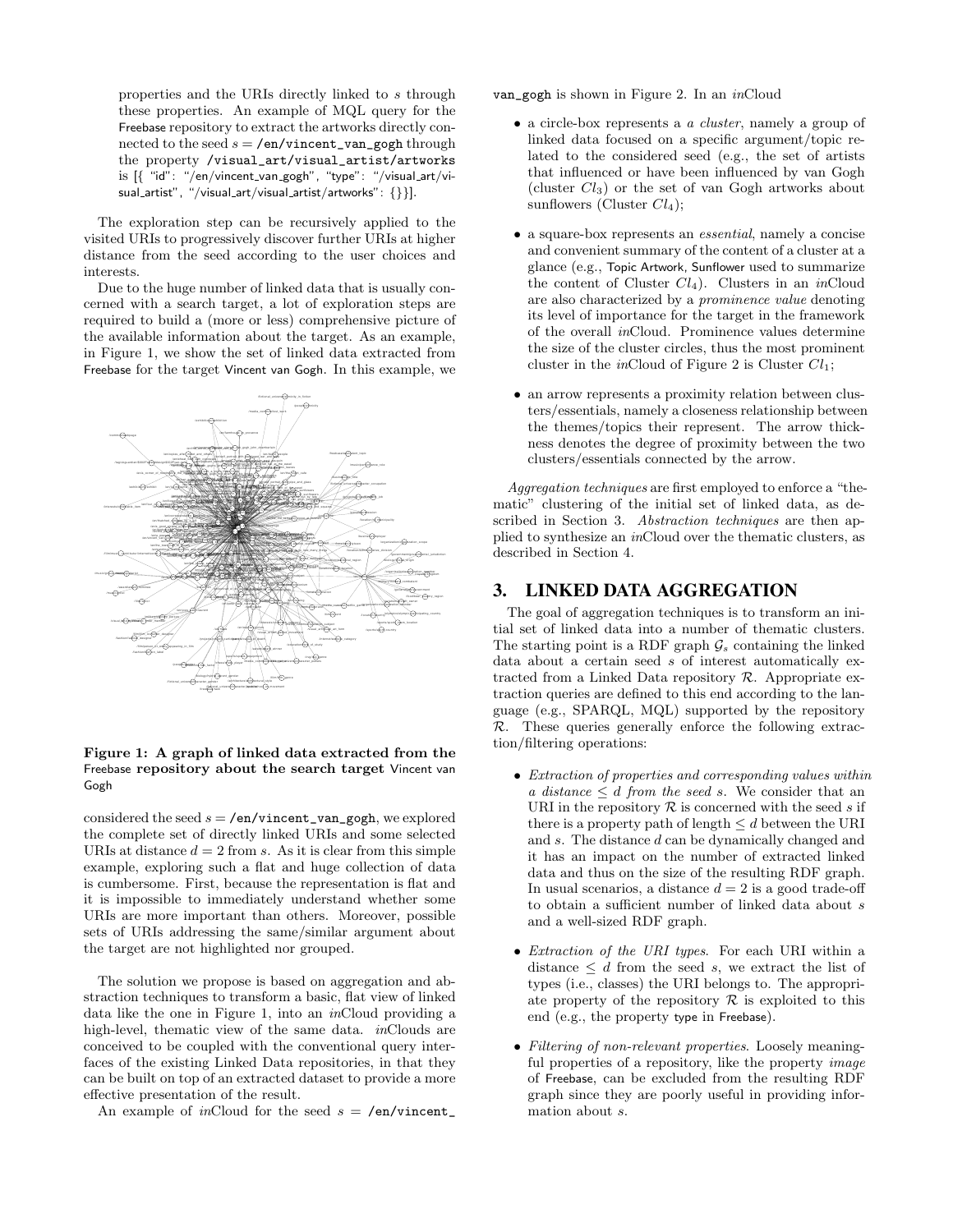

Figure 2: An example of inCloud extracted from the Freebase repository for the seed /en/vincent\_van\_gogh

The query result is the graph  $\mathcal{G}_s = (N_s, E_s)$  where a node  $n \in N_s$ , called *linked data entity*, can be an URI, a literal, or a type value that satisfy the query selection, and an edge  $e(n_i, n_j) \in E_s$ , called property link, represents a property relationship of  $\mathcal R$  between the nodes  $n_i, n_j \in N_s$ .

Based on the RDF graph  $\mathcal{G}_s$ , linked data aggregation is articulated in two main steps, namely similarity evaluation and thematic clustering.

## 3.1 Similarity evaluation

This step has the goal to analyze the graph  $\mathcal{G}_s$  and to generate an *augmented linked data graph*  $\mathcal{G}_s^+$  where a *sim*ilarity link is added between each pair of matching linked data entities in  $N_s$ . To this end, the level of affinity between the entities of  $N_s$  is evaluated as follows. Given two linked data entities  $n_i, n_j \in N_s$ , the linked data affinity  $\sigma(n_i, n_j) \in [0, 1]$  denotes the level of similarity of  $n_i$  and  $n_i$  based on the commonalities of their *terminological equip*ments. Each linked data entity  $n \in N_s$  is associated with a terminological equipment  $\textsf{Term}_n = \{term_1, \ldots, term_m\}$ where  $term<sub>j</sub>$ , with  $1 \leq j \leq m$ , is a term appearing in the label of a node adjacent to n in  $\mathcal{G}_s$ , or a term appearing in the label of  $n$  itself. Before inclusion in a terminological equipment, each term is submitted to a normalization procedure for word-lemma extraction and for compound-term tokenization [4, 15].

The affinity  $\sigma$  of two linked data entities  $n_i, n_j \in N_s$  is calculated as the Dice coefficient over their terminological equipments as follows:

$$
\sigma(n_i, n_j) = \frac{2 \cdot | \ term_x \sim term_y |}{|\ Term_{n_i} | + | \ Term_{n_j} |}
$$

where  $term_x \sim term_y$  denotes that  $term_x \in Term_{n_i}$  and  $term_y \in Term_{n_i}$  are matching terms according to a string matching metric that considers the structure of the terms  $term_x$  and  $term_y$ . For  $\sigma$  calculation, we employ our matching system HMatch 2.0, where state-of-the-art metrics for string matching (e.g., I-Sub, Q-Gram, Edit-Distance, and Jaro-Winkler) are implemented [2]. A similarity link  $e(n_i, n_j)$  is established between the linked data entities  $n_i$  and  $n_j$  iff  $\sigma(n_i, n_j) \geq th$  where  $th \in (0, 1]$  is a matching threshold denoting the minimum level of similarity required to consider two linked data entities as matching entities.

#### 3.2 Thematic aggregation

This step has the goal to analyze the graph  $\mathcal{G}_s^+$  obtained through similarity evaluation and to identify/mine a set  $CL$  of thematic clusters. Given a graph  $\mathcal{G}_s^+$ , a cluster  $Cl$  $= \{(n_1, f_1), \ldots, (n_h, f_h)\}\$ is a set of linked data entities  $n_1, \ldots, n_h \in N_s$  that are more similar to each other than to the other entities of  $N_s$ . Each entity  $n_j$  belonging to  $Cl$ is associated with a corresponding frequency  $f_i$  which denotes the number of occurrences of  $n_i$  in Cl.

Clusters are determined by exploiting the graph  $\mathcal{G}_s^+$  and by detecting those node regions that are highly interconnected through property/similarity links. The problem of thematic aggregation is analogous to the problem of cluster calculation, also known as module, community, or cohesive group, in graph theory. For this reason, for thematic aggregation, we rely on a clique percolation method (CPM) [13]. The CPM is based on the notion of k-clique which corresponds to a complete (fully-connected) sub-graph of k nodes within the graph  $\mathcal{G}_s^+$ . Two k-cliques are defined as *adjacent* k-cliques if they share  $k-1$  nodes. The CPM determines clusters from k-cliques. In particular, a cluster, or more precisely, a k-clique-cluster, is defined as the union of all kcliques that can be reached from each other through a series of adjacent k-cliques. As a consequence, a typical k-clique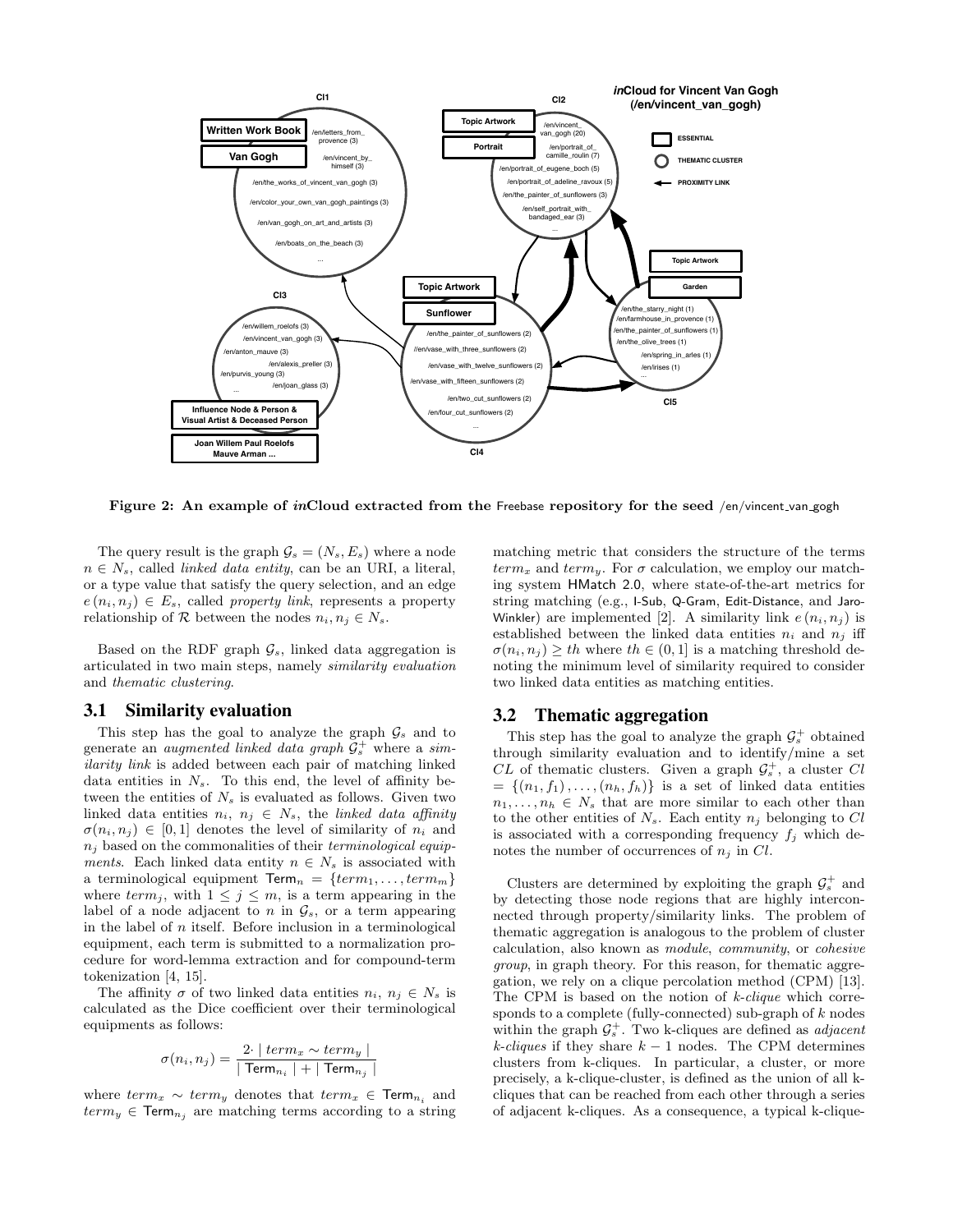cluster is composed of several cliques (with size  $\leq k$ ) that tend to share many of their nodes. Since the cliques of a graph can share one or more nodes, we observe that a node can belong to several clusters, and thus clusters can overlap. In our approach, we employ the CPM implemented in the CFinder tool<sup>2</sup>. Although the determination of the full set of cliques of a graph is widely believed to be a nonpolynomial problem, CFinder proves to be efficient when applied to graphs like those considered in our approach. Such an algorithm is based on first locating all complete subgraphs of  $\mathcal{G}_s^+$  that are not part of larger complete subgraphs, and then on identifying existing k-clique-clusters by carrying out a standard component analysis of the clique-clique overlap matrix [6]. As a result, CFinder produces the full set  $CL$  of k-clique-clusters existing in the graph  $\mathcal{G}_s^+$  for all the possible values of  $k$ . A linked data entity  $n_i$  belonging to a cluster  $Cl \in CL$  is represented as a pair  $(n_i, f_i)$  where the frequency value  $f_i$  denotes the number of cliques of  $Cl$ which the entity  $n_j$  belongs to (see Example of Figure 2). The entities of a cluster are represented with different sizes, proportional to the corresponding frequency values according to a visualization manner "à la tag-cloud"<sup>3</sup>.

## 4. LINKED DATA ABSTRACTION

The goal of linked data abstraction techniques is to build an inCloud, namely a high-level view on top of linked data clusters by synthesizing them through essentials. inCloud clusters are also featured by a level of prominence and by proximity relations that denote the level of overlapping of the different clusters.

#### 4.1 Essential abstraction

An essential  $Ess_i$  is a concise and convenient summary of a thematic cluster  $Cl_i$  and it is defined as a pair of the form  $Ess_i=(C_i,D_i)$  where  $C_i$  is the category associated with  $Cl_i$  and  $D_i$  is a descriptor associated with  $Cl_i$ . A category  $C_i$  is a set composed by the labels of the most frequent types of the linked data entities in  $Cl_i$ , while a descriptor  $D_i$  is a set composed by the most frequent terms in the terminological equipments of the entities in  $Cl_i$ . If more than one most equally-frequent type and/or term exist, they are all inserted in  $C_i$  and  $D_i$ , respectively. In the example of Figure 2, the cluster  $Cl_4$  corresponds to a very focused theme expressed by the essential category Topic Artwork (the most frequent type of the entities in the cluster) and by the essential descriptor Sunflower (the most frequent term in the terminological equipments of the entities in  $Cl<sub>4</sub>$ ). In cases where many entities are equally frequent in a cluster, the abstracted essential is less focused and contains more terms. This is the case for example of the cluster  $Cl_3$  of Figure 2, representing persons and visual artists influenced by Van Gogh. In this case, the most frequent terms used as descriptors are the names of the people involved in the cluster, which are all equally frequent in the cluster.

#### 4.2 Prominence evaluation

Clusters (and related essentials) in an inCloud are differently relevant with respect to the original search target. In order to represent this fact, we introduce the notion of prominence of a cluster, namely a value  $P_i \in [0,1]$ . The higher  $P_i$  is, the higher is also the prominence of  $Cl_i$  in the inCloud. In our approach, the level of prominence of a cluster is higher when the cluster is very focused on its theme and its contents are homogeneous. In particular, we formalize two cluster properties that are variability and density.

Variability  $v_i$  is the degree of overlap among the cliques of the cluster  $Cl_i$ . For a linked data entity  $n_j \in \mathcal{N}_s^+$ , we call  $f_i$  the frequency of  $n_i$ , that is the number of cliques of  $Cl_i$  that contain  $n_j$ . Variability  $v_i$  is measured by a coefficient of variation, which is the ratio between the standard deviation of the linked data entity frequencies in  $Cl_i$  and the arithmetic mean of those frequencies, as follows (with  $\overline{f}$ denoting the arithmetic mean value of frequencies):

$$
v_i = \frac{1}{f} \sqrt{\frac{1}{N_i - 1} \sum_{i=1}^{N_i} (f_i - \overline{f})^2}
$$

According to this definition, high values of  $v_i$  denote a low degree of overlap in the cliques of the cluster  $Cl_i$ , while low values of  $v_i$  denote a high degree of overlap in the  $Cl_i$ cliques.

Density  $d_i$  of a cluster  $Cl_i$  is the degree of interconnection among the linked data entities of  $Cl_i$ . The density coefficient  $d_i = 2 \cdot R_i/N_i(N_i - 1)$  is the ratio between the number  $R_i$  of links in the cluster  $Cl_i$  and the maximum number of possible links. According to this definition, high values of  $d_i$ denote a high degree of interconnection among the cluster  $Cl_i$  entities, while low values of  $d_i$  denote a low degree of interconnection. The prominence  $P_i$  of a cluster  $Cl_i$  is calculated on the basis of its variability and density as follows:

$$
P_i = \frac{2 \cdot (1 - v_i) \cdot d_i}{(1 - v_i) + d_i}
$$

According to this approach, most prominent clusters are those which are more focused and homogeneous with respect to their theme. We graphically represent cluster prominence by drawing circles proportional to the prominence values of the corresponding clusters. In our example of Figure 2, clusters  $Cl_1$  and  $Cl_4$  are more prominent (larger circles) because they are more focused and homogeneous. On the opposite, clusters like  $Cl_3$ , which collect several entities of different types are considered less prominent (smaller circle). However, other options are possible for the evaluation of prominence in case of specific application needs. A first option is to consider a cluster to be more prominent as it is more close to the seed s of interest. In this case, the prominence  $P_i$  of a cluster  $Cl_i$  is evaluated by taking into account the average value of similarity between the linked data entities in the cluster  $Cl_i$  and s, weighted by the frequency of each entity  $n_i$  in  $Cl_i$ , as follows:

$$
P_i = \frac{\sum_{p=1}^{N_i} \sigma(n_i, s) \cdot f_i}{\sum_{p=1}^{N_i} f_i}
$$

where  $f_i$  denotes the frequency of the linked data entity  $n_i$ in the cluster  $Cl_i$ . Another option is to consider the prominence  $P_i$  of a cluster  $Cl_i$  as proportional to the dimension

 $^2\text{Available at \texttt{http://www.cfinder.org/}.}$ 

<sup>3</sup>For a more readable visualization of highly-populated clusters, the representation of less-frequent linked data entities can be omitted.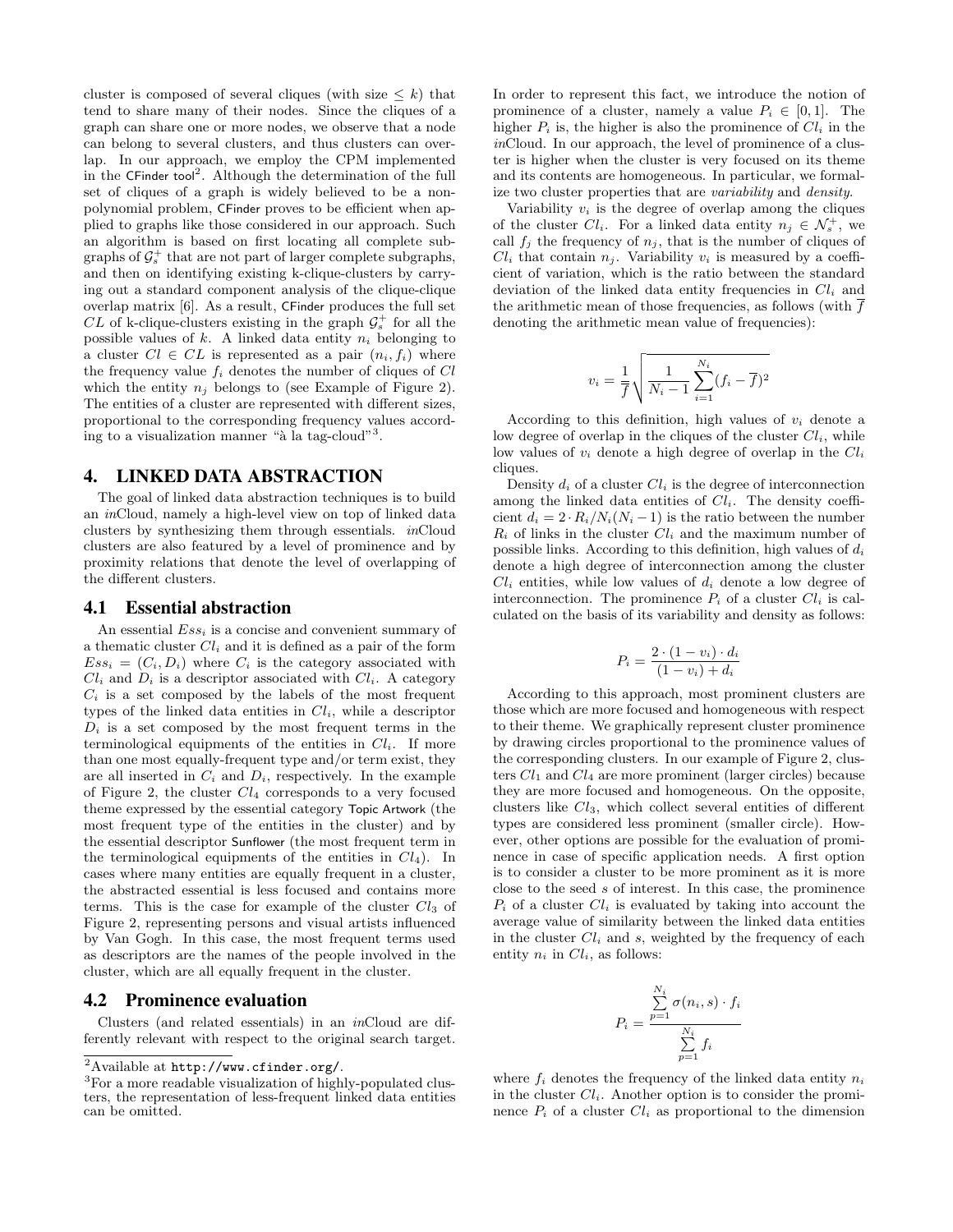$N_i$  of  $Cl_i$  and to the size  $k_i$  of the smaller clique in  $Cl_i$ , as follows:  $P_i = 2 \cdot N_i \cdot k_i / N_i + k_i$ .

## 4.3 Proximity relations

In an inCloud, clusters (and consequently their associated essentials) are connected by reciprocal proximity relations, which represent the degree of overlapping between them. In particular, given two clusters  $Cl_i$  and  $Cl_j$ , the degree of proximity  $X_{ij} = |Cl_i \cap Cl_j | / |Cl_i|$  between  $Cl_i$  and  $Cl_j$  is proportional to the number of linked data entities common to  $Cl_i$  and  $Cl_j$  over the number of linked data entities in  $Cl_i$ . The greater the level of overlapping between  $Cl_i$  and  $Cl_j$ , the higher the degree of their proximity relation. Proximity relations are graphically represented by arrows with thickness proportional to the proximity degree. In Figure 2, we can see how proximity relations connect those clusters that are more semantically related to each other, such as  $Cl<sub>2</sub>$ ,  $Cl<sub>4</sub>$ , and  $Cl<sub>5</sub>$  which all represent different types of artworks by Vincent van Gogh.

# 5. USING INCLOUDS FOR THEMATIC EX-PLORATION

In this section, we discuss how inClouds can be exploited for thematic exploration of linked data and we provide some considerations about the applicability of the inCloud approach in the large-scale scenario.

## 5.1 Thematic exploration through inClouds

An inCloud enables different exploration modalities that can be switched on according to the specific user preferences. In particular, the following modalities are defined.

- Exploration-by-essential. This is the most intuitive exploration modality and it is based on cluster essentials. A user can consider each essential as a sort of instantaneous picture of the associated cluster and linked data therein contained, thus allowing the user to rapidly choose the most preferred one for starting the exploration.
- *Exploration-by-prominence*. This modality allows the user to organize the exploration according to the prominence values associated with the clusters. The idea is to support the user in moving throughout the clusters according to their relevance with respect to the set of considered linked data. As discussed in Section 4, different criteria can be used to calculate the prominence value. The capability to switch from one criterion to another allows the user to dynamically re-organize the inCloud in light of a different notion of cluster prominence.
- Exploration-by-proximity. This modality enables the user to choose a cluster and to browse its constellation, by exploiting the proximity relations. When a user is exploring a certain cluster, the proximity relations provide indication of its fully/partially overlapping neighbors, thus suggesting the possible exploration of clusters that are somehow related in content.

#### 5.2 Linked data exploration in-the-large

The presented inCloud approach can be also exploited for applicability in the large scale scenario. In particular, extension to the multi-repository exploration and to the multiseed extraction can be performed.

Extension to multi-repository exploration. For a more complete visualization of the available linked data about a certain search target, multiple RDF repositories can be queried to originate a unique, comprehensive inCloud. In the Linked Data Cloud, the property owl:sameAs is used to denote when a linked data entity  $n_i$  belonging to a certain RDF repository  $\mathcal R$  and another entity  $n_i$  belonging to a different repository  $\mathcal{R}'$  refer to the same real-world object. In a multi-repository scenario, the construction of the graph  $\mathcal{G}_s$  can take into account the owl:sameAs relations as a sort of "natural join" operation. The idea is to start the construction of  $\mathcal{G}_s$  by querying an initial repository  $\mathcal R$  and to exploit the owl:sameAs relations to extend the linked data extraction to other RDF repositories. In particular, the URIs connected by a owl:sameAs relation are collapsed in a unique linked data entity of  $\mathcal{G}_s$  and the extraction/filtering operations described in Section 3 are applied to the whole set of linked data extracted by the considered RDF repositories.

Extension to multi-seed extraction. In some cases, the user can be interested in exploring the available linked data about more than one seed of interest. In this framework, the inCloud mechanism can be used to build a comprehensive thematic picture that takes into account all the seeds of interest. In a multi-seed scenario, the starting point is a set of seeds  $S = \{s_1, \ldots, s_k\}$ . The graph  $\mathcal{G}_s$  is built by executing the extraction/filtering operations of Section 3 for each element  $s_i \in S$ . Depending on the seeds of interest, one or more portions of the graph  $\mathcal{G}_s$  can be disjoint from the rest of the graph. In particular, when the seeds in S are about completely different arguments, a separate independent cluster is generated through aggregation for each  $s_i \in S$ . In such a limit case, the usefulness of the *in*Cloud mechanism for exploration is in the capability of providing an effective synthetic essential for each seed  $s_i \in S$  and in calculating the relative prominence of each seed with respect to the others.

We stress that linked data exploration in-the-large can require the execution of thematic aggregation techniques over a starting RDF graph  $\mathcal{G}_s$  containing a huge number of nodes (e.g., thousands of linked data entities). The clique percolation method we use for cluster calculation best performs when a small-medium number of nodes in the graph  $\mathcal{G}_s$  is considered (e.g., hundreds of linked data entities). For example, in our tests, the CPM over a graph  $\mathcal{G}_s$  containing 200 nodes takes an execution time of 200ms (considering a matching threshold  $th=0.9$ ). For linked data exploration inthe-large, when 1.000 (or more) nodes are considered, more efficient clustering algorithms, like hierarchical clustering, can be exploited (see [3] for further details).

## 6. RELATED WORK

Problems and solutions more strictly related to our work are focused either on improving search and retrieval of information in the Linked Data cloud [14] or on browsing and presentation of linked data contents [5]. Search and retrieval is moving from traditional information lookup to exploratory search, defined as the activity of finding and understanding knowledge about a topic of interest by ex